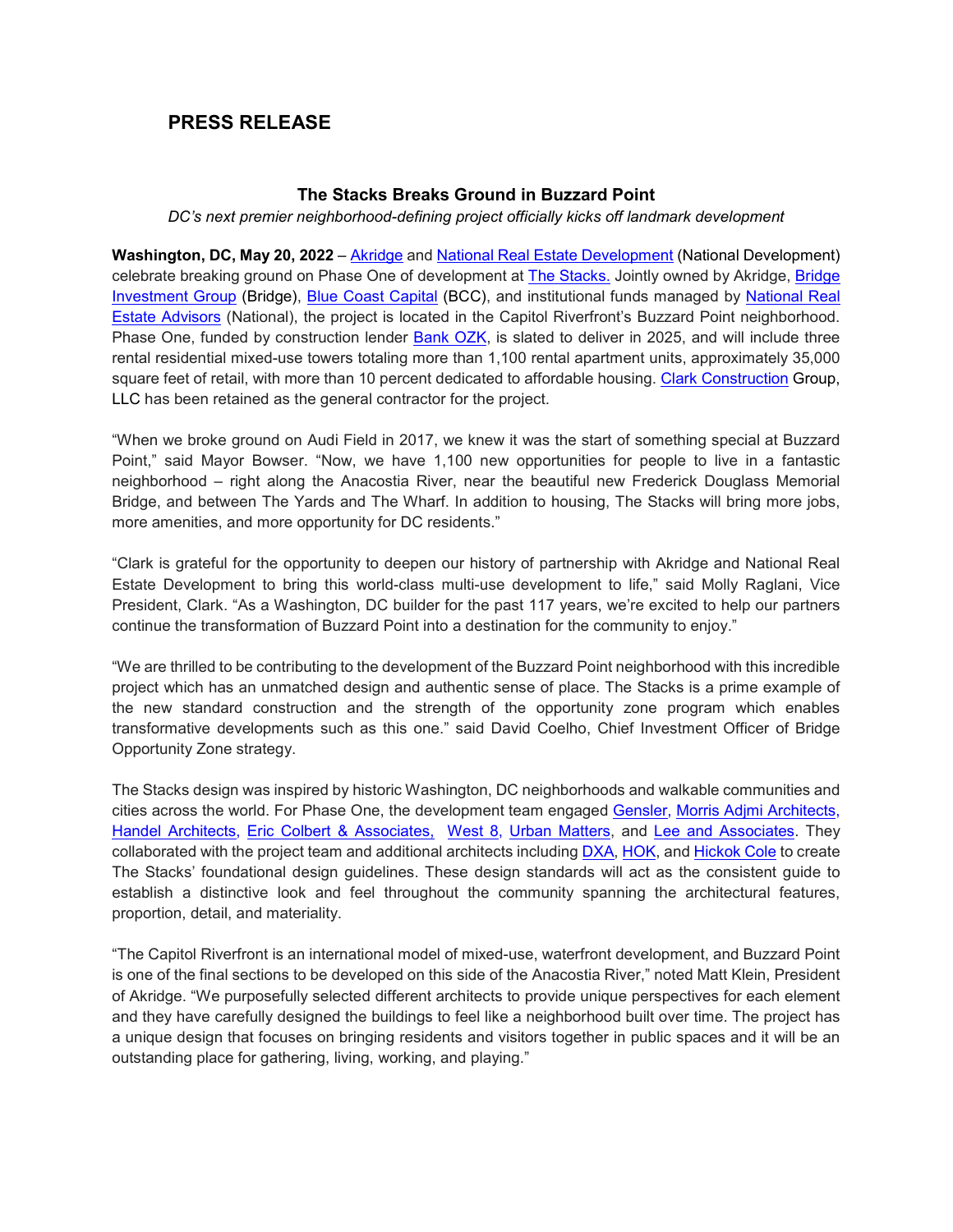A key part of the development will be a pedestrian-only road running through the heart of the project that will guide people from the stadium to the waterfront. Dubbed 'The Corso,' the path will curve gently through the length of The Stacks. Running north to south, it will connect retail, public plazas, community and residential spaces. The project will also feature a sizable park and open, outdoor community spaces designed to encourage residents and visitors to gather. The building facades will incorporate architectural features that add welcoming, visual richness that embodies a neighborhood meant to delight and inspire visitors and residents of the project.

"We are excited to break ground on phase one of The Stacks; it's the first of many exciting milestones for this community," noted Daniel Killinger, President, National Real Estate Development. "Having worked on similar projects in various markets, we have seen firsthand the vibrancy that neighborhoods of this caliber can produce and we look forward to embracing sustainability, connectivity, and community here in Buzzard Point."

The Stacks' commitment to sustainability and green design begins below grade in the parking garage and extends through the buildings to the rooftops. Using an underground loading dock and parking garage, the project maximizes on-grade stormwater retention and greenspace, allowing for the reclamation of more than 14,000 CF of stormwater on site. Designed to a LEED Gold standard, the project's facades, units, and amenity spaces are planned with rigorous energy efficiency and performance standards. The southernmost building will have solar panels on the roof to take advantage of direct southerly sun exposure, capping off the development's sustainable design. The Stacks is one of the largest ground-up DC developments to put sustainability and efficiency at the forefront of development planning.

To keep up to date with the latest progress at The Stacks, please visit [thestacks.com](https://thestacks.com/) and follow @TheStacksDC on [Facebook,](https://www.facebook.com/thestacksdc) [Twitter](https://twitter.com/thestacksdc) and [Instagram.](https://www.instagram.com/thestacksdc/)

#### **About Akridge**

Akridge is a comprehensive real estate services company and a prominent investor and developer in the Washington metropolitan region and North Carolina. It provides acquisitions, design and construction management, development, finance and asset management, leasing, and property management services. For over 45 years, the company has acquired, developed, or entitled more than 29 million square feet of office, industrial flex, multifamily, retail, and entertainment space. Akridge has another 7.6 million square feet in its active pipeline, currently manages approximately 4.0 million square feet, and has a portfolio with an estimated value of over \$2.8 billion. Notable projects include the 1-million-square-foot Gallery Place, the internationally recognized Homer Building, the 240,000-square-foot 555 Mangum Street, and the 3-millionsquare-foot Burnham Place air rights development project at Union Station. For more information please visit [www.akridge.com.](http://www.akridge.com/)

#### **National Real Estate Development, LLC**

National Real Estate Development, LLC (National Development), is a real estate development firm focused on developing complex, urban mixed-use projects throughout the country. Since 2013, the team has developed over four million square feet in major markets such as Philadelphia, Los Angeles, and San Francisco. National Development bases its rigorous development processes on the principles of integrity, community, collaboration, and sustainability, and aims to transform the neighborhoods which it develops. Regardless of location, National Development strives to consistently create value through complex project structures, delivering tailored projects that are specifically designed to meet the needs of a given market. In particular, National Development focuses on setting new standards for live-work-play environments developed in urban communities. Notable projects include East Market in Philadelphia, The BLOC in Los Angeles, and 100 Van Ness in San Francisco. National Development is the wholly owned, full-service